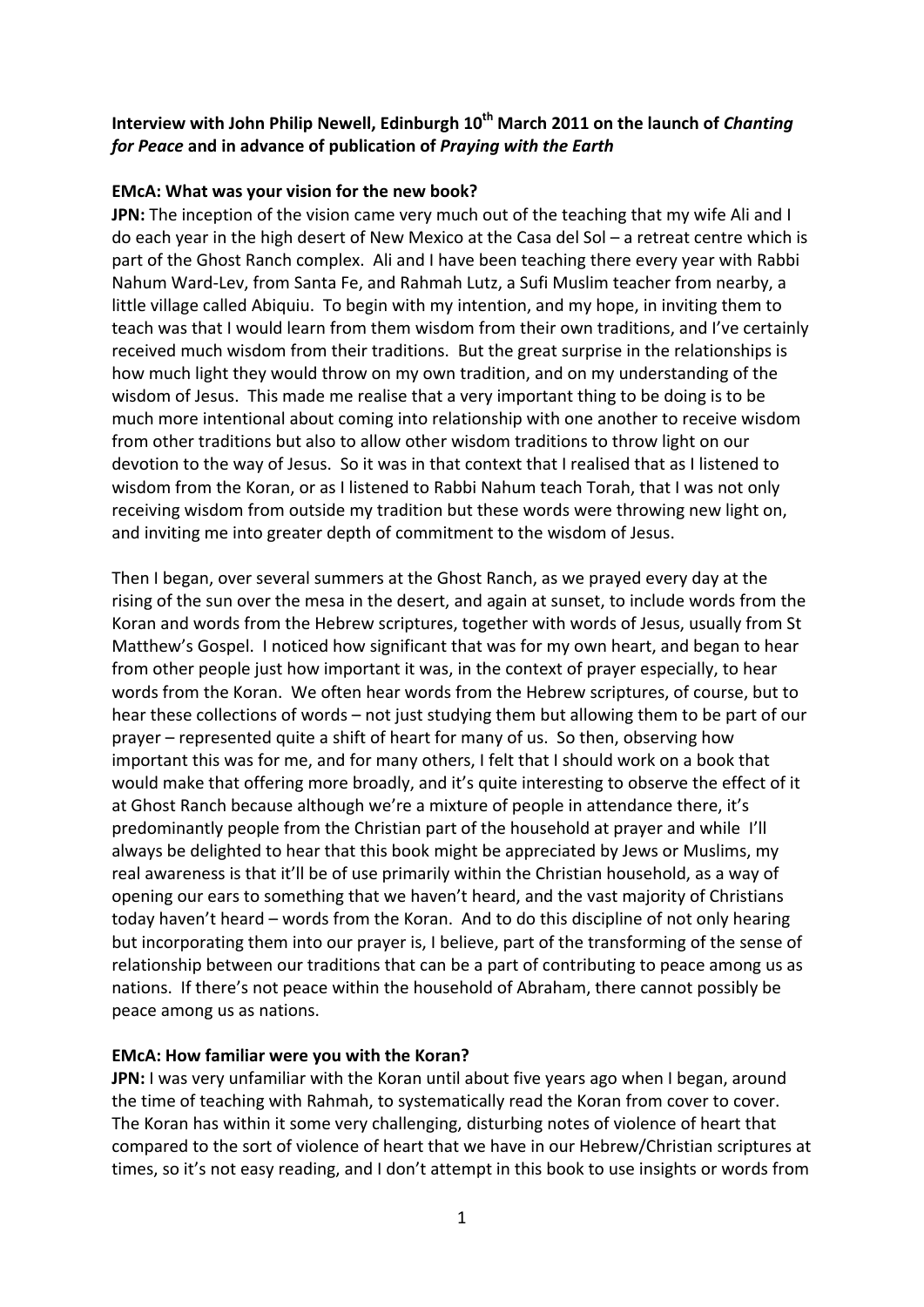the full cross-section of perspectives in the Koran, just as I don't do that with the Hebrew and Christian scriptures. My focus has been to pick up on words that can contribute to the theme of peace, and that call us back to a oneness or a unity that is deeper than our differences.

**EMcA: I'm interested in what you gleaned from listening to your colleagues speak – were they consciously sharing insights into the Christian tradition or were you picking up something at a deeper level than was simply there in what they were saying? JPN:** Yes! Very much the latter. They are both beautifully wise but profoundly humble people so they wouldn't have assumed that they had anything to teach me about Jesus. A part of our arrogance within the Christian tradition has sometimes been to assume that Jesus is ours, and I think that through Nahum and Rahmah I've come to see more clearly that Jesus is the world's and that we've been untrue to our great treasure to claim that he is limitedly ours. And my experience has been that there are certain insights into the wisdom of Jesus that the Muslim world, for instance, has never forgotten. The way they speak in ultimate terms of respect – whenever Rahmah refers to Jesus she says *Jesus, peace be upon him,* using the ultimate term of respect that's used when the name of the Prophet Mohammed, peace be upon him, is spoken. So it's insights like that, and one of the shadow sides of our Christian inheritance is that we're so wrapped up in Jesus that we've taken our eye off some of the profoundly simple but challenging truths of the wisdom of Jesus, and especially about his Way of compassion.

### **EMcA: In terms of the process that led to the book, how did you work?**

**JPN:** I very much began by reading, the Koran, and in the Hebrew tradition, the Psalms. Then I chose to concentrate on one voice, one glimpse into the Jesus tradition, so I drew from Matthew's gospel, to try to get a consistency. So that's where the project began. I read these texts with an eye to what are the words we can bring into prayer, and bring into relationship between these three parts of the household. And then, at the same time, I was looking for an overall structure for the book and I chose to structure it in terms of the Beatitudes of Jesus, so I allowed one of the major themes to characterise each day of the week, and then, in relation to that, I began to write the prayers and sometimes, as you'll notice, the prayers pick up very explicitly on the words from scripture, but at other times they don't, but those words are in my heart as I'm writing the prayers so that there's a connection there, though not always an explicit one, or one easily discerned from outside. One of the things I was aware of when I was writing these prayers was that I'd love them to be heard by people like Nahum and Rahmah, but they're not really primarily for them – I don't think they *need* these prayers in the same way that I believe we need them in the Christian household. It's an offering, and I was very intentional about this – I was seeing this book as an offering from within, and primarily to, the Christian household as a way of saying we need these other insights and these other wisdoms and we need these wider relationships in order to be complete; that our traditions aren't given to compete with one another and once we begin to see that, it's so obvious, but we've been trained to see in other ways.

#### **EMcA: Did you write sequentially through the days and through the times of the day?**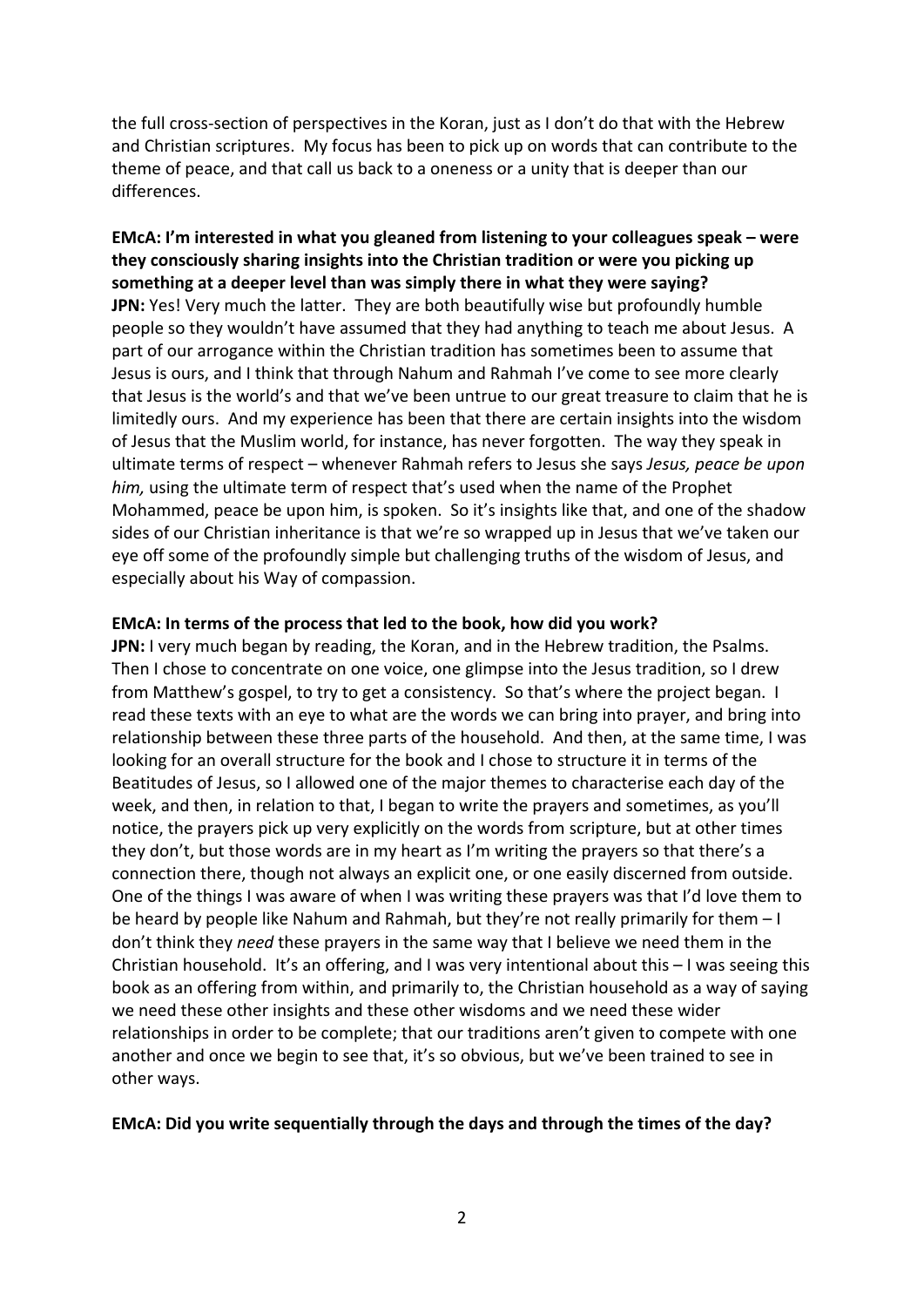**JPN:** Absolutely! I'm a real plodder when it comes to writing so I began with the opening prayer of Sunday morning and ... that's how I write. It's not as if I get inspiration half way through a walk and rush home thinking 'That's the prayer! It's perfect for Wednesday!'

### **EMcA: Is there any aspect of that?**

**JPN:** No, not for me. I love my writing time, and my time of greatest clarity is early in the morning. I really love the stillness and clarity of the morning and for me it's a matter of being faithful to that time and to that discipline and showing up at the desk, repeating the words from scripture within myself, meditating, and then just being aware of what words begin to emerge.

# **EMcA: So is there no line between your devotional practice and your creative habits? Is your writing your prayer and vice versa?**

**JPN:** Yes, I find that especially when I'm writing prayer books. When I'm writing theology or prose spirituality there is a bit more of a gap. I still absolutely honour the early morning practices of stillness and meditation and if I neglect those in a day then I know that my creativity and wisdom and sense of presence suffers for it. But this is one of the things that I love about writing prayer books, that it is absolutely woven together with my own practice of prayer and meditation and for me prayer is the poetry of the soul and one of the things I experience in looking at prayers that I've written is that after the creative process, when I read and use these prayers, I often truly don't recognise them as mine. Of course there are things I remember about the writing, but my experience again and again in relation to prayers is that they are *ours* – they come from a place within us and I happen to have been the scribe, not in the sense of them being dictated for I know I wrestle, form and reshape words, but that is my experience of prayer in a way it is not with prose. When I read prose that I have written I know it's my work.

# **EMcA: I want to ask about your feelings as you cast your 'baby' out into the world? Is the finished word as you'd hoped it would be?**

**JPN:** Yes, it's been wonderful to work with Canterbury Press again, and the graphic artist Vera Brice. We've worked together before on a number of illuminated prayer books and I have great confidence in them, based on what we've done before. I've seen the colour proofs and I'm very, very pleased and I think there's something important in allowing a prayer book to be beautiful to hold in one's hand, and to be beautiful to look at, and I think we've often lost that combination of beauty of texture and beauty of colour in a prayers book, so if feels much enriched by how Canterbury has produced it.

### **EMcA: Say a bit more about the colour plates that are such an integral part of the book.**

**JPN:** One of the basic themes in terms of the art that we've chosen from the Christian world and the Hebrew world and the Muslim world is a recognition that a form that appears in each of these three traditions is carpet. Carpet designs – so one of the art forms that Vera, the graphic artist, has accessed, is Muslim carpet designs. Then we've looked at the carpet pages – that is, some of the title pages – in the Lindisfarne Gospels. In the case of this work there seems to have been one person doing all the illuminations, whereas in the Book of Kells there were plenty of different illuminators. This creative genius used patterns that were suggestive of carpet designs and this is one of the interesting things about the  $8<sup>th</sup>$ century Celtic world; we sometimes look at the past and think the Celtic world must have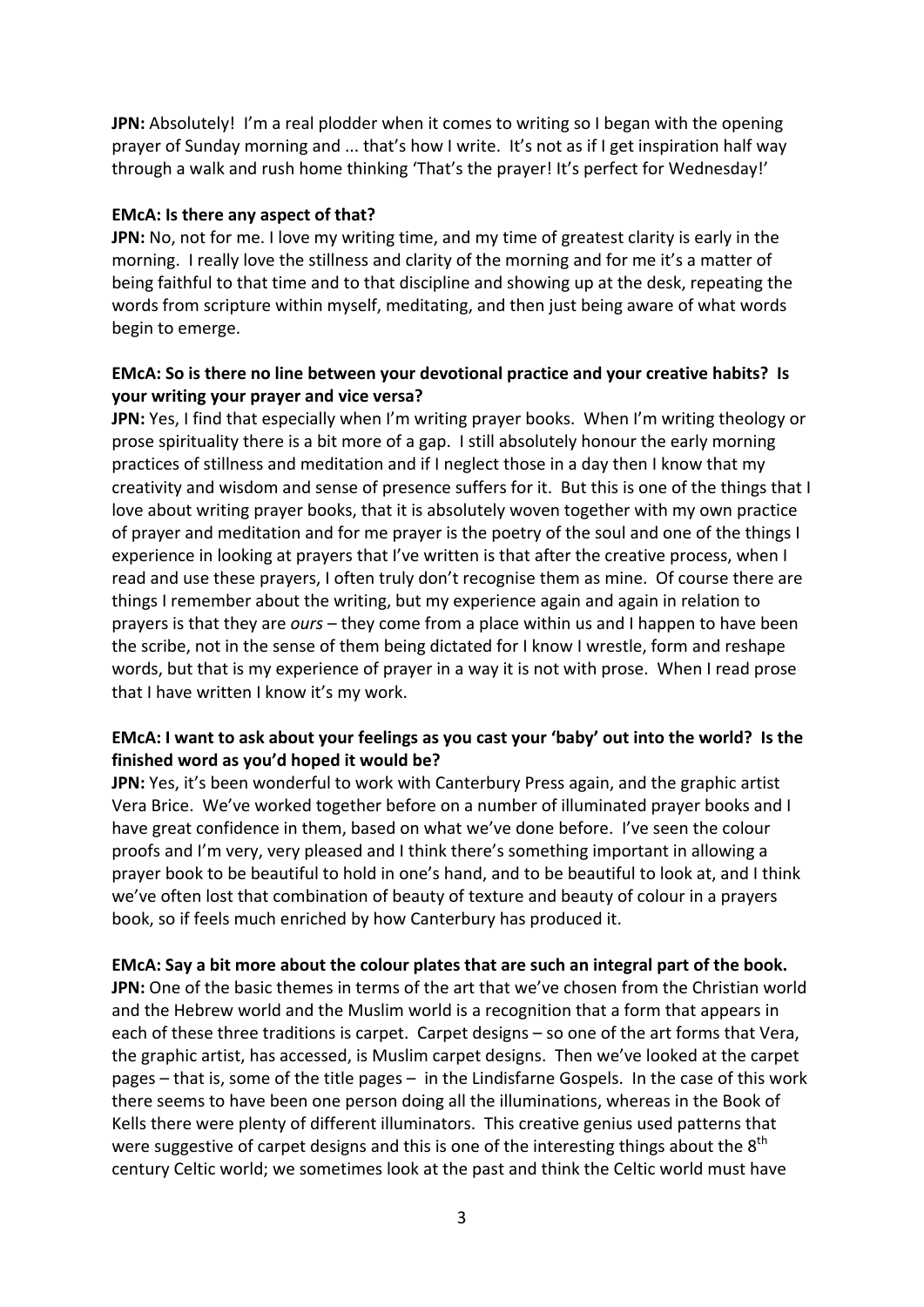existed in significant isolation from the Middle East, and from the Himalayas and so on, but some of the dyes and pigments used by the  $8<sup>th</sup>$  century illuminator of the Lindisfarne Gospels came from the Himalayas. So the artistic world of that time was much more aware of designs in other parts of the world and much more open to influences from other parts of the world than we would sometimes imagine. So the Lindisfarne Gospels illuminator was clearly using some designs that were similar to Middle Eastern carpet designs and that's one of the reasons they're called carpet pages, and, similarly, Hebrew illuminators were involved in a sort of cross-fertilisation with Muslim carpet designs.

And then we also used some graphics, some designs from the Alhambra Palace in Spain, because one of the aspects of the Alhambra that we know of is that Jewish artists, Christian artists and Muslim artists were all employed to work together on the great designs in the palace and that's a visual and artistic expression of what I'm trying to do in the book.

### **EMcA: So, add the musical dimension to all this – with the accompanying cd** *Chanting for Peace.*

**JPN:** Again, it's an attempt to allow the genius of the traditions from different parts of the world to influence us. I believe that different types of music actually open up different parts of us and one of the clear intentions in this project was to allow Middle Eastern sound in particular to influence both the composition of the chants and the interpretation of the chants. The composer is Linda Larkin from Santa Fe, with whom I've worked before, so that was another aspect of the New Mexico creativity. Just as the relationships with Nahum and Rahmah formed part of the inception of the project, so Linda Larkin nearby was very eager to bring her creativity and I was able to tell her what I was looking for, that is, more of a Middle Eastern sound. But we're not simply trying to reproduce Middle Eastern sound; we're wanting to be very clear that we are westerners – the composer, me as the lyricist, the group of musicians that I work with here in Edinburgh, we're all westerners – so we're not trying to reproduce something so much as allow ourselves to be influenced by it, and I think it comes through in the music that, for the most part, these are very western and at times very classical western instruments, but we're using them to create a new sound that reflects the desire to be more intentional about relationship within the household of Abraham. So the sound, in that sense, parallels what is happening visually in the artwork and what is happening theologically and spiritually in the inter-weaving of sacred texts and words.

## **EMcA: One of the things I enjoyed about the prayers is that there's an honesty about the difficulties in these relationships, and there's a very strong strand of forgiveness running through the collection. When peace does seem so elusive, and no matter how optimistic we are one day, the next day in the news there's some great new atrocity. How do you keep the vision for peace alive?**

**JPN:** I think there are a couple of things. One is that I firmly believe the pathway to peace, and to a new harmony – a new sense of inter-being and inter-relationship – the pathway forward, the pathway to transformation, is one that includes in it as integral and essential a naming of our brokenness and a never-forgetting just how deeply divided we are, never forgetting the depths of violence that are within the history of our nationhood, within our traditions and within our own hearts. Naming that, confronting that in our prayers, bringing it into our consciousness is, for me, an essential part of the way forward. There is no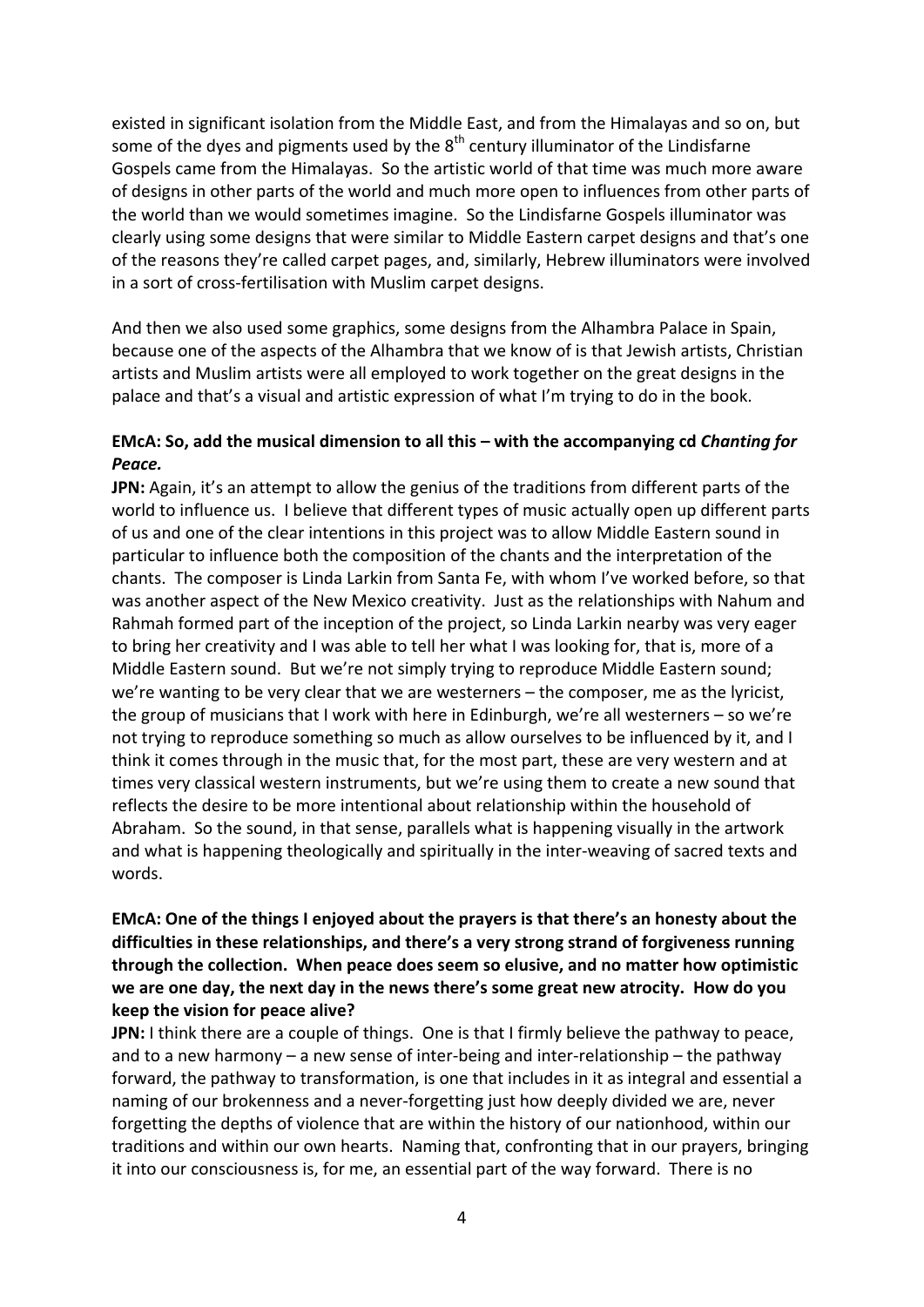leaping ahead to transformation by trying to downplay or deny just how broken we are. So that's one very essential aspect of the journey, and I think that prayer can do that; without beating ourselves up, without going into the sort of paralysis that some confessional practices do.

The other thing that I would say is this ... I was with some university students the other day in Florida and we were talking about some of these themes and there was a young Jewish woman present. She said *Is this not just a pipe dream to talk about peace and to envisage peace?* It was an important question, but what I tried to say to her in response is that the peace towards which we are working and being invited to give ourselves to as part of the transformation, *that* peace, I do not see as a static reality, but unfortunately some of our imagery and words around peace – peace on earth, or the coming of the Kingdom of God, for example – have sometimes given us a very static approach to peace. But this is not our experience in life. In the most important relationships of our lives, or in the journey of any day, what is it that enables us to experience and to know peace within ourselves and between ourselves? Every relationship, whether individual and intimate, whether collective, vast and national, is forever unfolding and in the heart of every moment, the invitation is to peace, so that the doorway to peace is right here, is right now, is always in the midst of any moment, in any relationship, and we're always being asked to be faithful to what will enable peace and what will enable the deep oneness we bear within us, and from which we've all come, to be born anew in our lives.

But when we do have these expressions and experiences of peace, it's not fixed, it's not static, so the next moment we can topple back into lack of forgiveness or resentment or violence, so peace is something that we have to forever choose. So in that sense I'm hopeful, and I love something I saw in an interview with the Dalai Lama not so long ago, in which the interviewer said to him: *Are you hopeful about the future?* And the Dalai Lama, typically, laughed and laughed, and he said *Of course I'm hopeful – the future has not been decided!* So it's ours to decide the future in every relationship, in every moment.

# **EMcA: I was struck in the first part of your answer about the need to be very honest about the reality of the brokenness – that's a million miles away from most interfaith conversations, which one of my friends once described as** *being killed by courtesy.*

**JPN:** Yes, that's right, and we experienced something of that early in my relationship with Nahum and Rahmah – we were so keen to get everything right – but by the second or third summer of teaching together, as our love for one another, and confidence in one another, grew, we allowed ourselves increasingly to get into the difficult sides of our journey and so like any true and great relationship, there have been some testing times.

# **EMcA: One of the things that strikes me in the new collection is that is has all the earthiness and all the sensuousness of** *Celtic Benediction,* **and then it's also got hints of a wider cosmological awareness – the stars, the cells, the whole quantum universe – are you aware yourself that that's becoming a theme, and might that be at the heart of the next collection?**

**JPN:** Yes, I have been aware of that. I was writing the prayer book at the same time as I was pondering and preparing for my next major prose spirituality/theology piece, which comes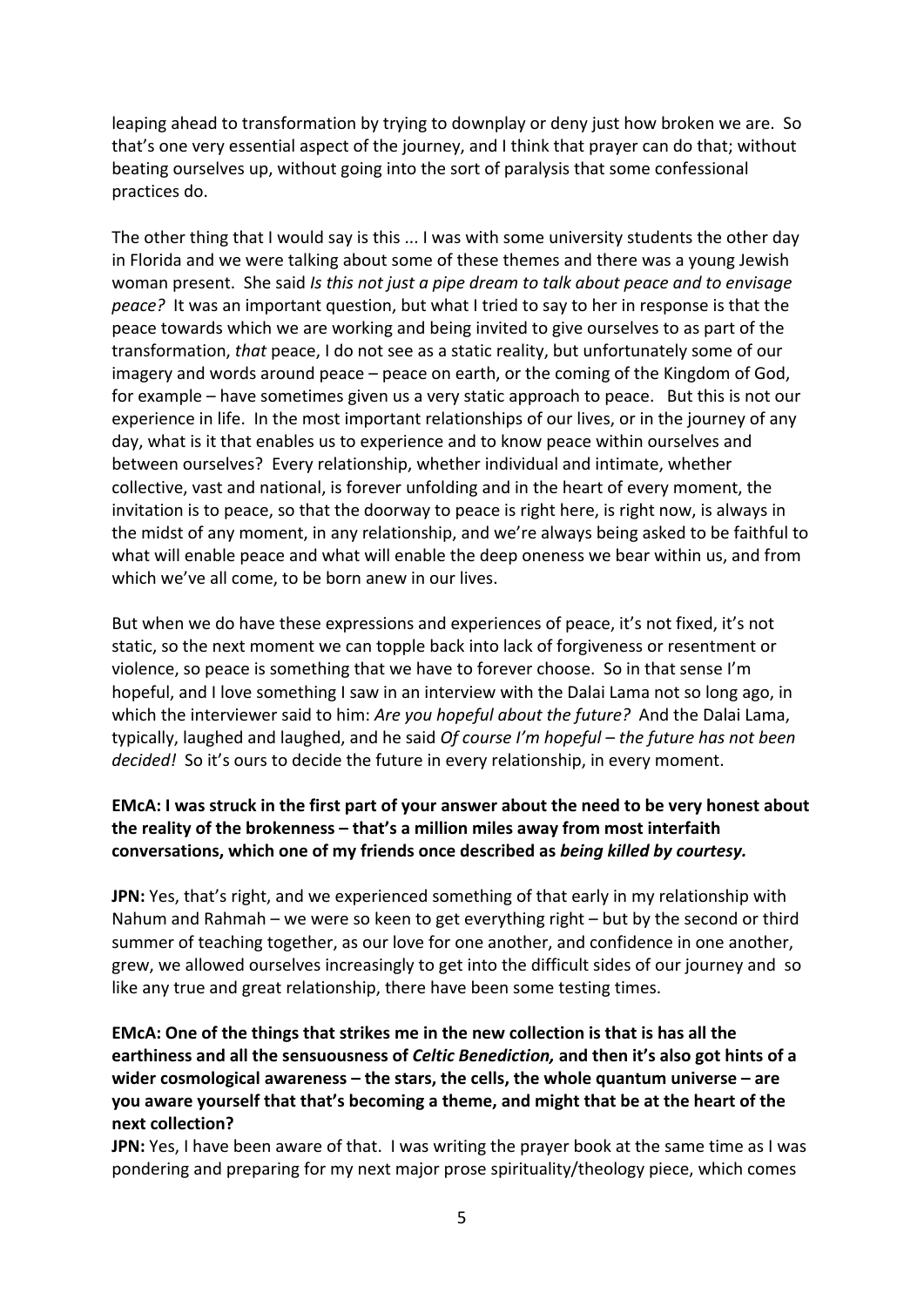out in July and is called *A New Harmony –the spirit, the earth and the human soul.* Much of what I do in that book is allow a kind of convergence between the new science and a new consciousness about an essential inter-woveness ... and the ancient wisdom from the spiritual traditions – [a convergence that] allows us to speak ancient wisdom in radically new ways. So some of that was happening in me, and I think that I brought some of that into the prayer book – and it's a real fit, of course, a very good fit, and a very good progression from some of what we know about Celtic prayer and Celtic insight. So it's a progression and it's also for me being quite emphatic that what we should be doing in the Celtic resurgence is to be very wary of romanticising this tradition  $-$  it's not about going back to something that was, it's about allowing some of the lost wisdom of that tradition to be spoken in radically new ways and to weave it together with aspects of the new science and new consciousness of earth's oneness.

# **EMcA: But isn't the nature of that 'ancient wisdom' quite disputed? There's been so much deconstruction of Celtic spirituality and Celtic Christianity, and people saying that the version we have of it bears very little relation to the reality. How do you, as someone who's been so steeped in that tradition and so associated with it – how do you respond to that kind of critique?**

**JPN:** Part of what I want to do when I hear that critique is to ask what is behind the critique, because I don't think that critiques are always as straightforward as they seem. So some of what I'm alert to when I hear that sort of critique, often from more academic theological quarters, is to say what are they afraid of, or what is it that is challenging them or disturbing them, in terms of the themes that are being articulated and reformed. That is a practice that I try to employ in any criticism in life – I try to look at what's behind it. And I think that what we're hearing from within many aspects of Western Christianity is a frightened perspective, a realising that we're in the midst of a major collapse of Christianity as we have known it, and in the midst of collapse is often fear, and the sense that what we need to do is throw up the walls and define the boundaries more exactly. So I think there's some of that happening. But I do think that the recovery of Celtic wisdom has not been served well by those who want to romanticise it or absolutise it, or to pretend that it was as defined a tradition as some people speak of. The term Celtic spirituality is a modern term and I think that this is part of the confusion and part of what leads to criticism because it's something used, forgetting this *is* a modern term. So some of the great teachers in the Celtic world, like Erigena and Pelagius and others – they would never have described themselves as Celtic spirituality people, they were just Irish and Welsh Christians. They were trying to follow the wisdom of Jesus, and they were doing it in the Celtic world of that time.

So I think a clearer term, and I term that I increasingly use, because of the reaction and misunderstanding about using Celtic spirituality, is to refer to the *Celtic world*. You know there's no disputing that they were Celts, and my argument has always been that they evidence some themes, some characteristics, that we do not find prevalent in the Mediterranean Christian world at the same time, or within the imperial Christian tradition once Christianity got into bed with the Empire. The Celtic world was in many ways an inconvenience to Empire, and to the imperial church and that expressed itself theologically as well as in many other ways – a tradition which honours wisdom as being deep within the people is not a convenient perspective to empire.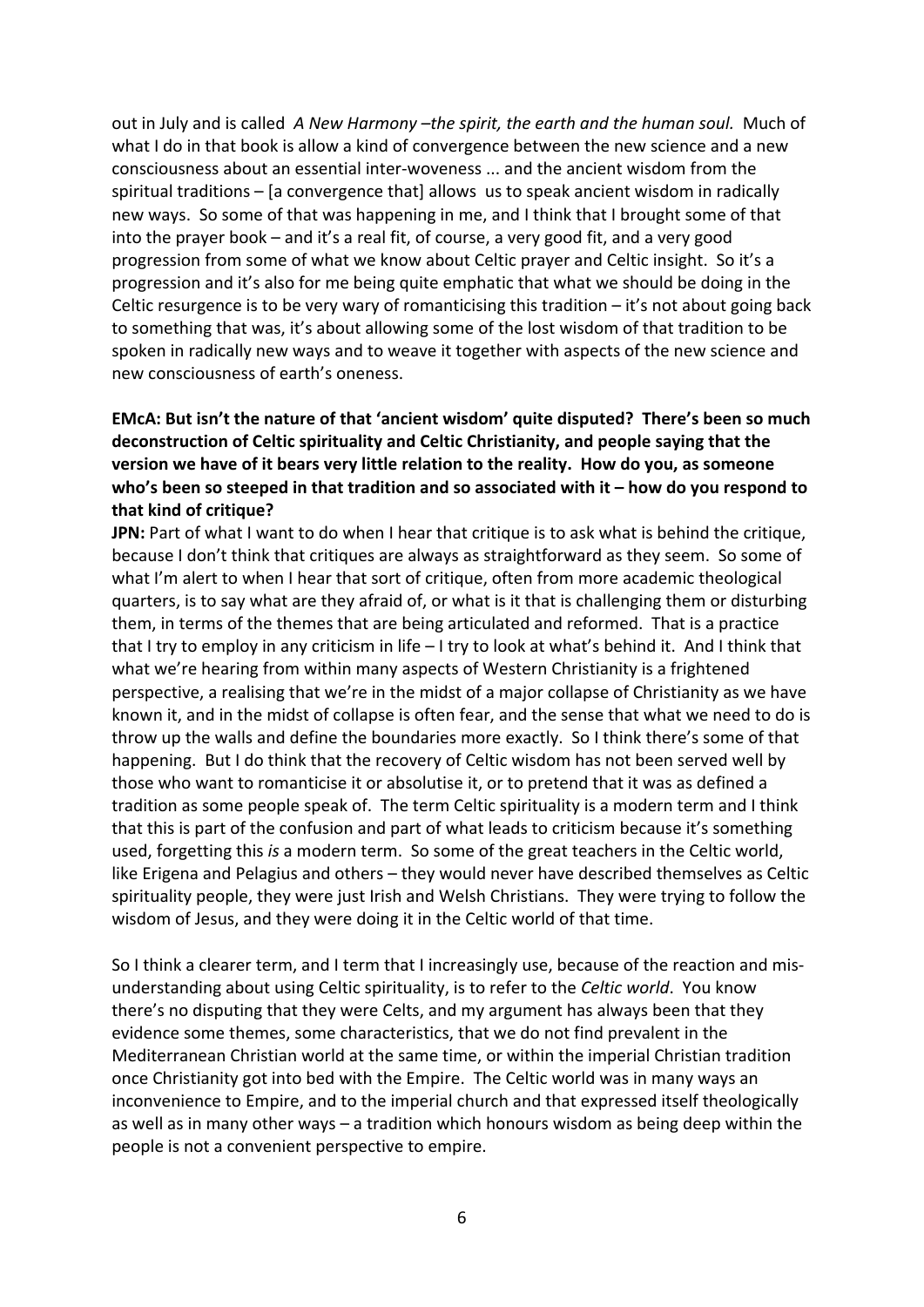The other thing I try to clarify is that when we use a term like Celtic spirituality, I believe we're using it to refer to insights, wisdoms, that have unfolded and grown into new expression today, just as when someone studies American history, the history will often be about a people, a collection of peoples, who were in that part of the world before the United States of America was formed, so I think something similar is happening with the term Celtic spirituality, and it refers to a progression and an unfolding, and I think the unfolding process is quite important because most educated, theologically-trained Christians would say that the wisdom of the words of Jesus is forever unfolding, that is, we speak from the words of Jesus in ways that were not done 2000 years ago, or 500 years ago; we try to speak them into this moment in time. Their truth is living, it's organic, it's never fixed or set in one form. So we do that with really important texts in our Christian household – texts such as the Gospels – and I believe we can do the same thing with the writings of great teachers from the Celtic world. The attempt to think the tradition is somehow sewn up and locked and defined at one point in time runs contrary to everything we know about the evolutionary and unfolding nature of the universe as well as of humanity, and as well as of the Christian household.

# **EMcA: It's years since I've been in the States, but my impression is that the so-called Spirituality Revolution, and within that, the emergence of the 'spiritual progressive', or the 'new believer', is far further ahead there than here. The people I'm reading are almost all from North America. What are your observations of the differences between here and there?**

**JPN:** Yes, for me the US is one of the exciting places to be at this point in time. In terms of new articulations, new awareness, but I think one of the significant things about spirituality in the United States is that we're seeing manifestations of both ends of the spectrum in very pronounced ways. So I believe that the new consciousness, the new awareness of earth's essential oneness – the inter-being, the inter-woveness of all things – is nothing short of being like a new Pentecost. It's an extraordinary movement of the Spirit that's manifesting itself through all sorts of disciplines and is re-emerging from deep within many spiritualities. So if this is like a new Pentecost, a new movement of the Spirit, well beyond the bounds of our attempts to domesticate the sacred and the holy, then how are we to be open to that? How are we to serve it? And I sense a deep desire, and a deep willingness, to reform, to bring our treasure to this point in time in order to serve this new Pentecost, actually to be part of leading it, and supporting it, instead of being irrelevant to it, or opposed to it to the extent that we've thought wellness and wholeness and wisdom are to be had somehow in separation from one another, from other traditions. So if that's the deep spirit of this moment in time – what Thomas Berry called, this moment of grace – if we're living in a moment of grace, will we meet this moment, and be part of it, and serve it, or are we going to miss it, for Berry also makes the point that such moments are transient.

So I think there's great energy around all that in the States. But in any moment of grace, any moment of real transformation and transition, there's also enormous reaction, because at some level the fundamentalists – and I'm not just talking about the fundamentalists out there, but also the fundamentalism within our own heart when we don't want to change ... the fundamentalism within us, within our household, within our nations, at some level knows very clearly the *cost* of the new awareness, because if we're one, then we're going to have to change how we live as a species, as nations, as wisdom traditions. We're going to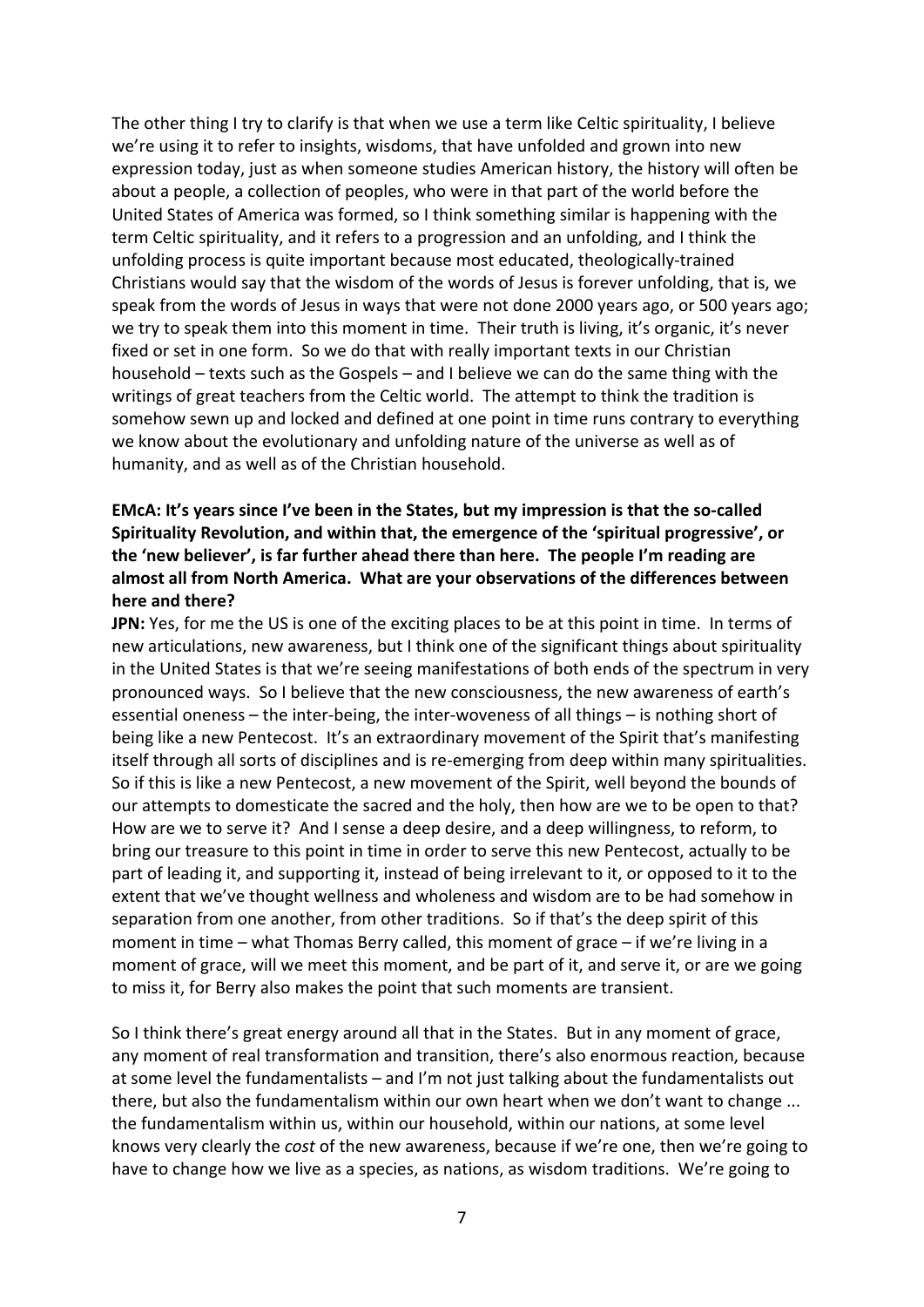have to wake up to the fact that we can't pretend to be well by just looking after our own household, our own family, if the family down the road is suffering. So this is a moment of grace, our way of seeing is being radically challenged. What you see in America is both manifestations: I think it's a great manifestation of the Spirit at the heart of this moment in time, and it's also a manifestation of fear, and that for me makes it a very exciting place to work. I experience, and I see, both these manifestations also in Britain, but not to same extent at either end.

### **EMcA: Do you think that's cultural, or that we're just lagging behind?**

**JPN:** It's an enormously complex issue and I don't think there are any simple explanations. In the Scottish context, one of the things I'm very aware of, given our history, is that we have these two strands that are quite significant, both to our religious psyche and to our cultural psyche. The one strand is the fierce Calvinism of our inheritance. The Calvinist reformers of the  $16<sup>th</sup>$  century were like our Taliban. They were a violent lot; they tried to bring change through violence and force, and it's almost as if there's been a kind of transmutation of that religious Calvinism into our secular psyche, so that just as Calvinism doubts what is deepest in the mystery of humanity, and doubts what is deepest in the energies of the human body and in the earth – seeing these energies as essentially opposed to the sacred rather than being *of* the sacred – so something of that has translated into the psyche of the nation, even though it's now a very secular nation. So it's a hard place. In my experience it's been a hard to be; ironically, it's the hardest place in the world to recover aspects of Celtic wisdom.

And I think Scotland has also been characterised by the strong philosophical tradition – the rationalist tradition and the great Scottish contributions of people like David Hume and others – and that's a wonderful strength of Scotland, its delight in the mind and in reason, but is has a shadow side that is the suspicion of the mystical and the suspicion of the body as a major faculty of knowing. So we've ended up cutting ourselves off from other ways of knowing and we're suspicious and frightened of other ways of knowing.

So I think those two strands – Calvinism and rationalism – are quite a potent mixture, and that doesn't say it all, but I think that's part of the difficulty of our journey.

#### **EMcA: And you envisage continuing to work transatlantically?**

**JPN:** Yes, and something quite significant has happened in my work – I mean it's small in some ways, but it's felt big for me – and that's the creation of a foundation to come alongside my work and enable my work to unfold. The great inspiration that led to the creation of the foundation – The Friends of John Philip Newell – came from Ken McBride, who is now the Chairman of the foundation and a very good friend of mine. He spoke to me after having had a very sleepless night while on pilgrimage on Iona. He's a good, straightforward Oklahoma businessman and he's not accustomed to being disturbed by the Spirit in the middle of the night, with a vision. But he spoke to me at breakfast on Iona almost two years ago, and said *this is what I've realised. I feel compelled to start a foundation.* His great insight, and as soon as he said it, I knew he was speaking a deep truth for me; he said *I realise that your schedule is an essentially passive one, meaning it is driven by invitation, so groups invite you –* and increasingly groups are inviting me a few years down the road, so before I know it, my annual schedule is filled with invitations, and of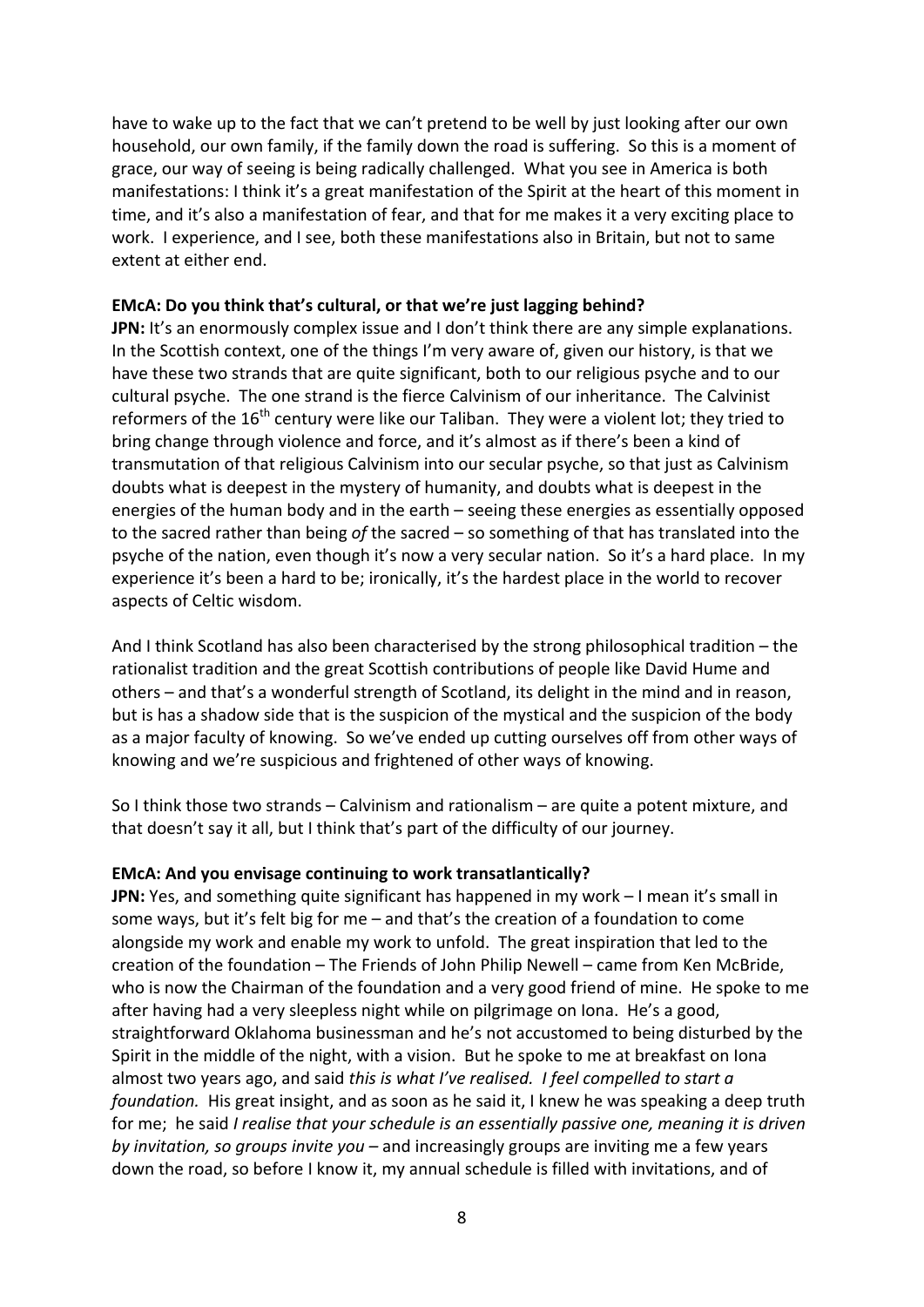course, it's wonderful to be invited and I love engaging with groups who have invited me, but Ken's realisation was: *Where are you initiating? Where are you setting in motion things that you believe, on the basis of your experience and wisdom, should happen, but aren't happening?* 

And as soon as he said it, it was one of those real, deep, realisations, and I hadn't been allowing that realisation to unfold in me, partly because I didn't know how it could happen. I didn't feel I had any resources to enable that to happen. So this has been a big shift. A lot of what I do will always continue to be by invitation, but the creation of the foundation has enabled me to say *what are some of the things I think are really important, that I can do to be part of serving transformation at this time?* So the two big new strands in my work are being much more intentional about being in relationship with young adults, young leaders in their 20s and 30s, and to come into a more intentional mentoring relationship with them. That's not to say that I am what they need, it's to say that we need one another. That generation is looking for ways to be in relationship with our generation and so our event on Iona in April is the first expression of that, and we have young adults coming from different parts of the world for *Pilgrimage for Change –* that's pilgrimage for inner change, but also for the transformation of our world, and this could only happen through a foundation, deciding to raise money to offer scholarships for young adults to come.

### **EMcA: How have you selected them?**

**JPN:** We didn't have to do much more than let it be known through our network. The Friends has an email list of about 5,000 people so we let people know that this event was happening, and that we were raising money, and people let young adults, young leaders, in their communities know about it. It's a very good cross-section – some young theologians, some young people working in refugee camps, some working in inner city contexts, and some artists – the full range.

This is just the first and we're going to watch what we have to learn from this first experience. Iona was an expensive first choice, because it's not an easy place to get to, it does call for considerable resources and next time it may not be in such a wonderful place as Iona. We may feel that the next event needs to be in a city; so it's early days and we're trying to learn.

The other major area is related much more to the new prayer book and the new cd, *Chanting for Peace: Praying with the Earth,* in terms of allowing words from the different wisdom traditions to sit in relationship much more, and so over the next couple of years I'll be initiating times on Iona and elsewhere where I am in residence with small groups of teachers from other traditions. So this September, we're having a gathering of 10 Buddhist teachers and Ali and me on Iona. Again, that's by invitation, having the foundation's money in order to say *let us bring you together for a week,* and I wouldn't have imagined doing that before because I wouldn't have known how it could happen. So, we're not talking about an enormous foundation, but it feels really big for me in just releasing some imagination.

One of the groups I pulled together recently, again, as a gift of the foundation, was a little publicity group in New Mexico, in January. I invited them to get together to think creatively about how we make the offering of the new cd and the new prayer book. How do we make